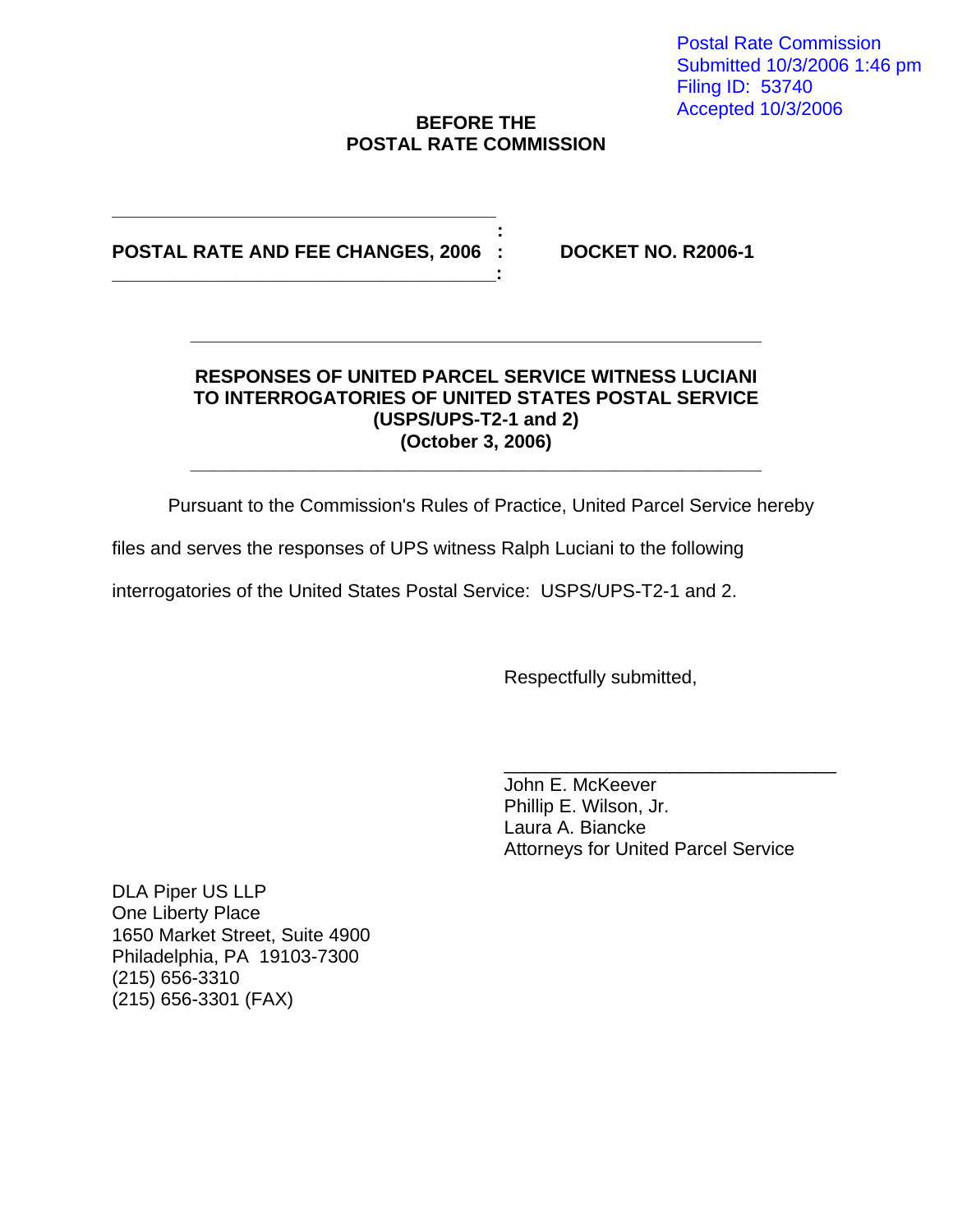### RESPONSES OF UNITED PARCEL SERVICE WITNESS LUCIANI TO INTERROGATORIES OF UNITED STATES POSTAL SERVICE

**USPS/UPS-T2-1.** Please refer to page 13, lines 5-8 of your testimony.

(a) Please explain whether it is your view that the principles of efficient component pricing (ECP) should be followed in establishing prices regardless of the impact of the prices so established on the Postal Service's customers?

(b) To your knowledge has the Commission ever recommended pricing that imposes constraints on the move toward more ECP-compatible pricing to achieve one or more non-cost pricing goals established in the Postal Reorganization Act?

# **RESPONSE:**

- (a) No, that is not my view.
- (b) As noted in paragraph 3064 of the Commission's Opinion and

Recommended Decision in Docket No. R2001-1, "[t]he Commission is

required to consider all of the factors of section 3622(b) when reviewing

appropriate discount rates for workshared mail." In that same paragraph,

the Commission cites some examples from Docket No. R2000-1.